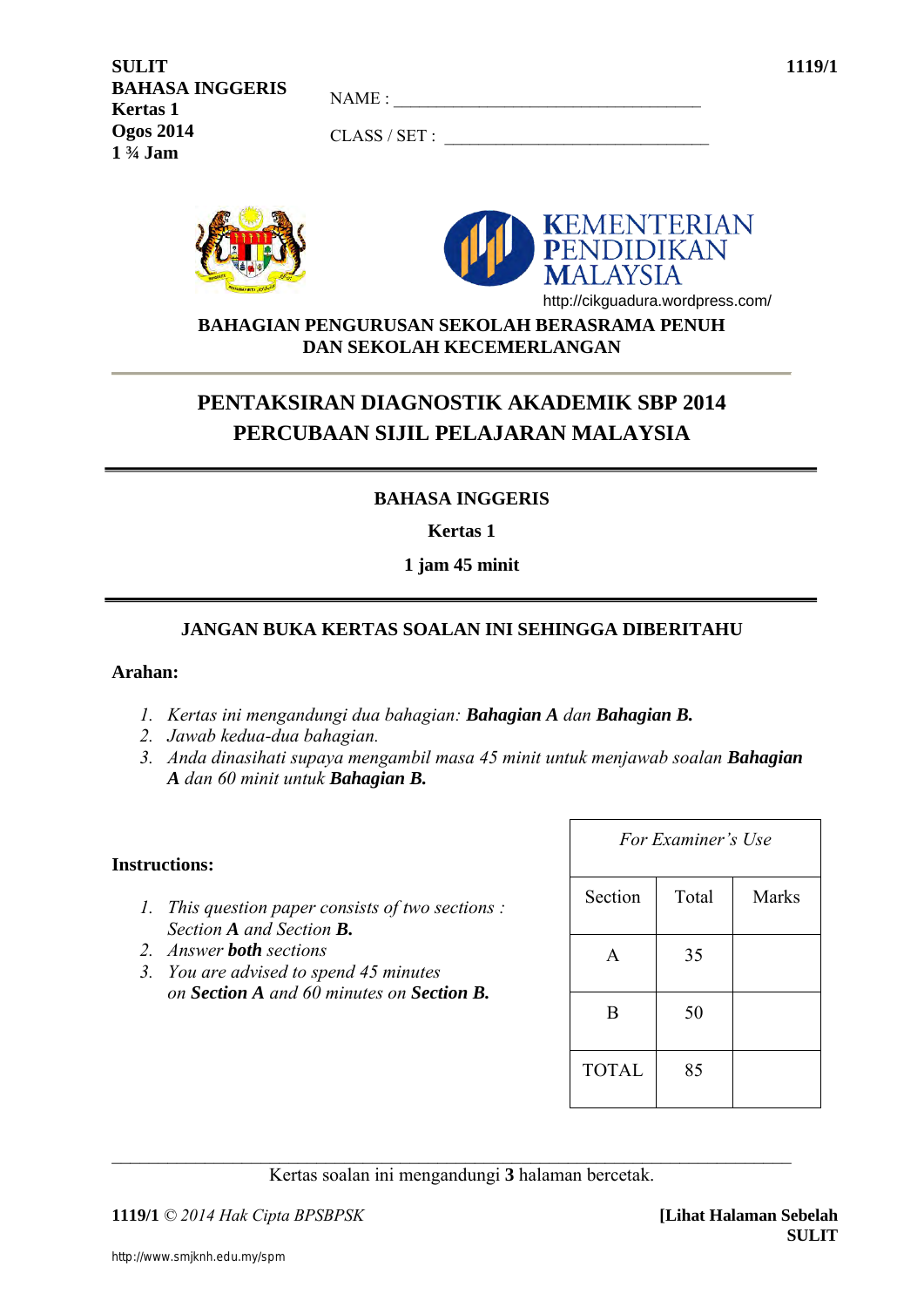## **Section A: Directed Writing**  http://cikguadura.wordpress.com/

[35 *marks*]

[*Time suggested*: 45 *minutes*]

You are the editor of your school magazine. You want to write an article about Khairy bin Azman, a student in your school, who received the Excellent Student Award recently during the Prize Giving Award Ceremony.

Write your article based on the information below.

- Head Prefect
- active in tennis
- $\bullet$  hobbies reading and painting
- understanding
- dedicated
- helpful
- friendly
- top student scored  $A+$
- school debater
- Best Actor in drama competition
- represented Malaysia in the World Public Speaking Competition

When writing the **article**, you should remember to:

- give a suitable title
- give your name as the writer
- use **all** the information given
- **add two points** of your own

## **Note**:

*For your article, you will receive up to 15 marks for the format and content points, and up to 20 marks for the quality of your writing.*